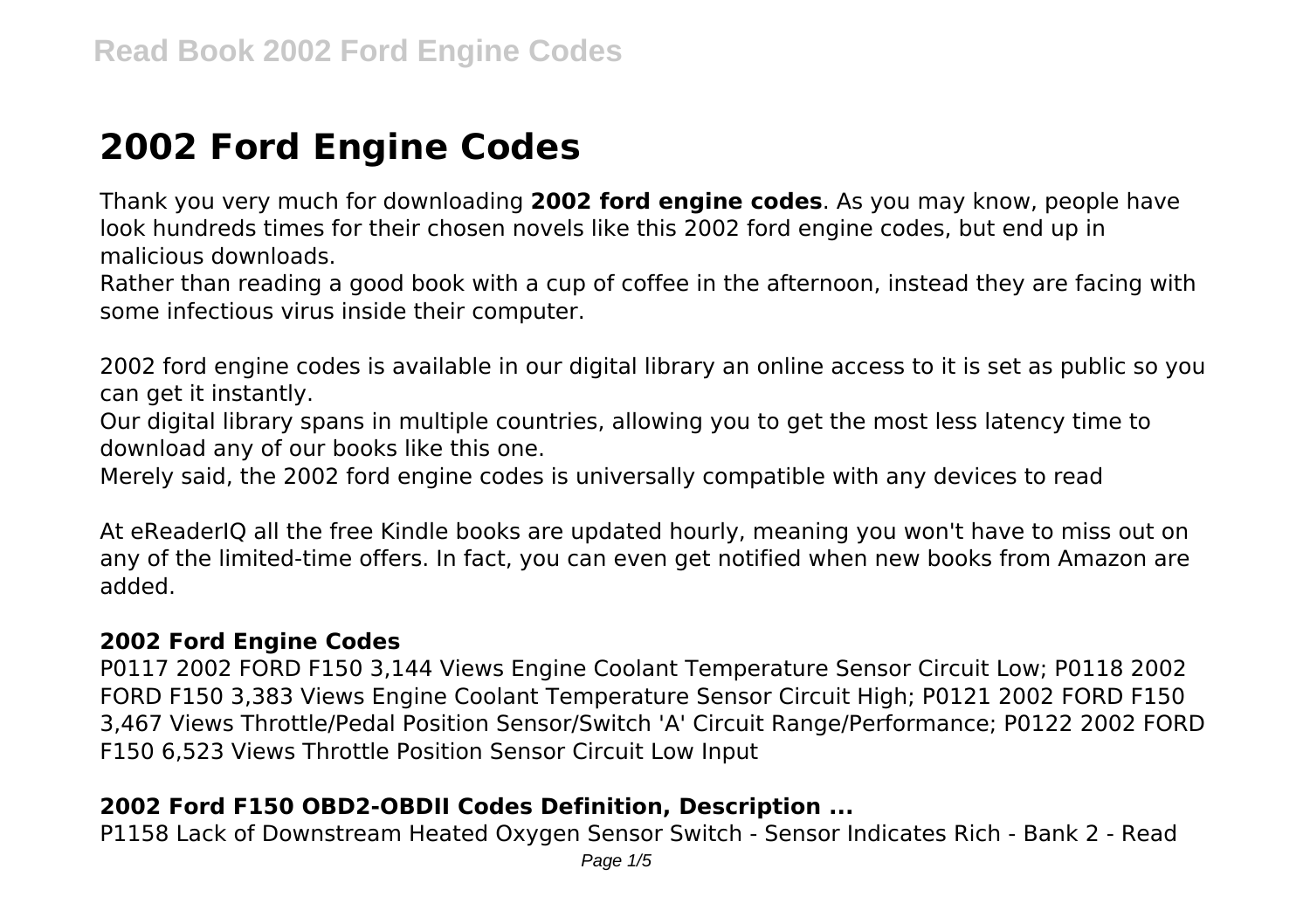Our Article on Oxygen Sensor Codes For Help With This Ford Check Engine Light Code. P1168 Fuel Rail Sensor In-Range Low Failure. P1169 Fuel Rail Sensor In-Range High Failure. P1170 ESO - Engine Shut Off Solenoid Fault.

#### **Most Complete List For Ford Check Engine Light Codes**

American engine codes . Ford encodes the engine type in character 8 of the VIN. The following table outlines the various engines encoded there: Engine codes for passenger cars . Configuration Name Displacement Description Fuel Power ... 2002 2006 2010 2014 2018 2022 2026 2030 1971 1975 1979 1983 1987 1991 1995 1999 2003 2007 2011 ...

# **Vehicle Identification Numbers (VIN codes)/Ford/VIN Codes ...**

P0442 2002 FORD F150 Meaning The Engine Control Module (ECM) tests the Evaporative Emission (EVAP) system for the following conditions: - Large and small leaks - Excess vacuum - Purge flow during non-commanded conditions - Fuel Level and Fuel Pressure sensor faults - EVAP Purge and Vent Valve faults

# **P0442 2002 FORD F150 - Engine-Codes.com**

Insufficient Engine Speed Increase During Self Test: Repeat test: P1726: Insufficient Engine Speed Decrease During Self Test: Repeat test: P1727: Transmission Slip Fault Conditions: P1728: Transmission Slip Error: TCC: P1729: 4x4 Low Switch Error: Wiring, four wheel drive shift control module, ECM: P1731: 1-2 Shift Malfunction: P1732: Engine Overspeed Malfunction: P1733

#### **Ford Codes – TroubleCodes.net**

Trouble Codes › Ford OBD Trouble Codes. Full list of OBD I Diagnostic Trouble Codes for your Ford Vehicle. If your Check engine light is on you may have a serious problem. Scan your codes and follow the chart to determine what the code means. Some shops will scan your codes for free.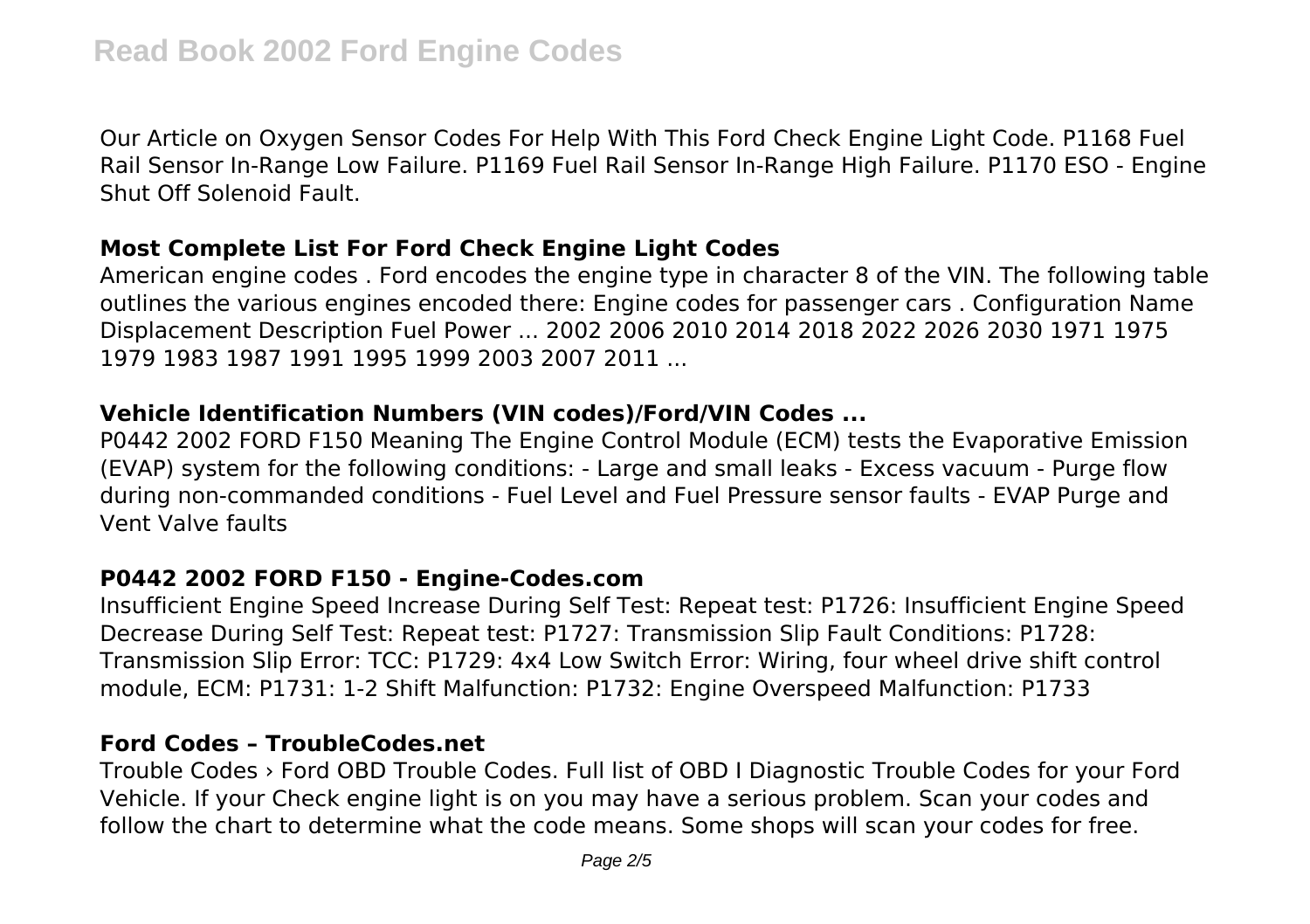Autozone is one place that will give you the code number.

# **Ford Check Engine light Codes - FreeAutoMechanic**

A: V-8 3.9L DOHC "AJ-V8" (Lincoln LS) G: V-6 DOHC SVT H: V-8 5.4L EFI 4V "Modular" (Mustang Cobra R) L: V-6 2.5L DOHC "Duratec 25" N: V-8 3.4L EFI DOHC "Yamaha" (Taurus SHO) P: I-4 2.0L SPIEFI "Zetec" R: V-8 DOHC Ram Air (Mustang Mach 1) S: V-6 3.0L DOHC "Duratec 30" or V-8 DOHC SC (Ford GT) U: V-6 3.0L EFI "Vulcan" V: V-8 DOHC (Marauder) W: V-8 4.6L SOHC "Modular" X: V-8 SOHC (Mustang GT) Y: V-8 DOHC SC (Mustang Cobra) Z: I-4 2.3L DOHC PZEV "Duratec 23" 2 ...

# **How to Tell What Type of Engine You Have By the Ford VIN ...**

An early chassis number such as BBATRD13749 will have a manufacture code of RD which translates to March 1975 using the table below. The original engine number for this car would be RD13749 (the last part of the chassis number is always the original engine number), so the first two letters of the engine number defines the engine's manufacture date.

# **Ford Manufacture Dates - Burton Power**

The Ford part number on the box shown at left is on the top line: B8A-9431-A. Other information indicates it was an Engine Engineering Division design, weighs 9 pounds, provides information on the quality control inspection, and the date packed. A typical Ford part number looks like this: C5SZ-1005-A. Here's how this number is decoded:

# **Ford Part Numbers, Casting Numbers, and Date Codes**

1988–2002 Ford Australia SOHC I6 Falcon engines 1988–1989 3.2 L SOHC; 1988–1992 3.9 L SOHC; 1992–2002 4.0 L SOHC; 1998–2002 4.0 L SOHC VCT; 2002–2016 Ford Australia Barra DOHC I6 4.0 L engines; 1951–1966 Zephyr 6—(United Kingdom) 1966–1988 (2000 in South Africa) British Essex V6—60° British V6 2.5/3.0/3.1/3.4 L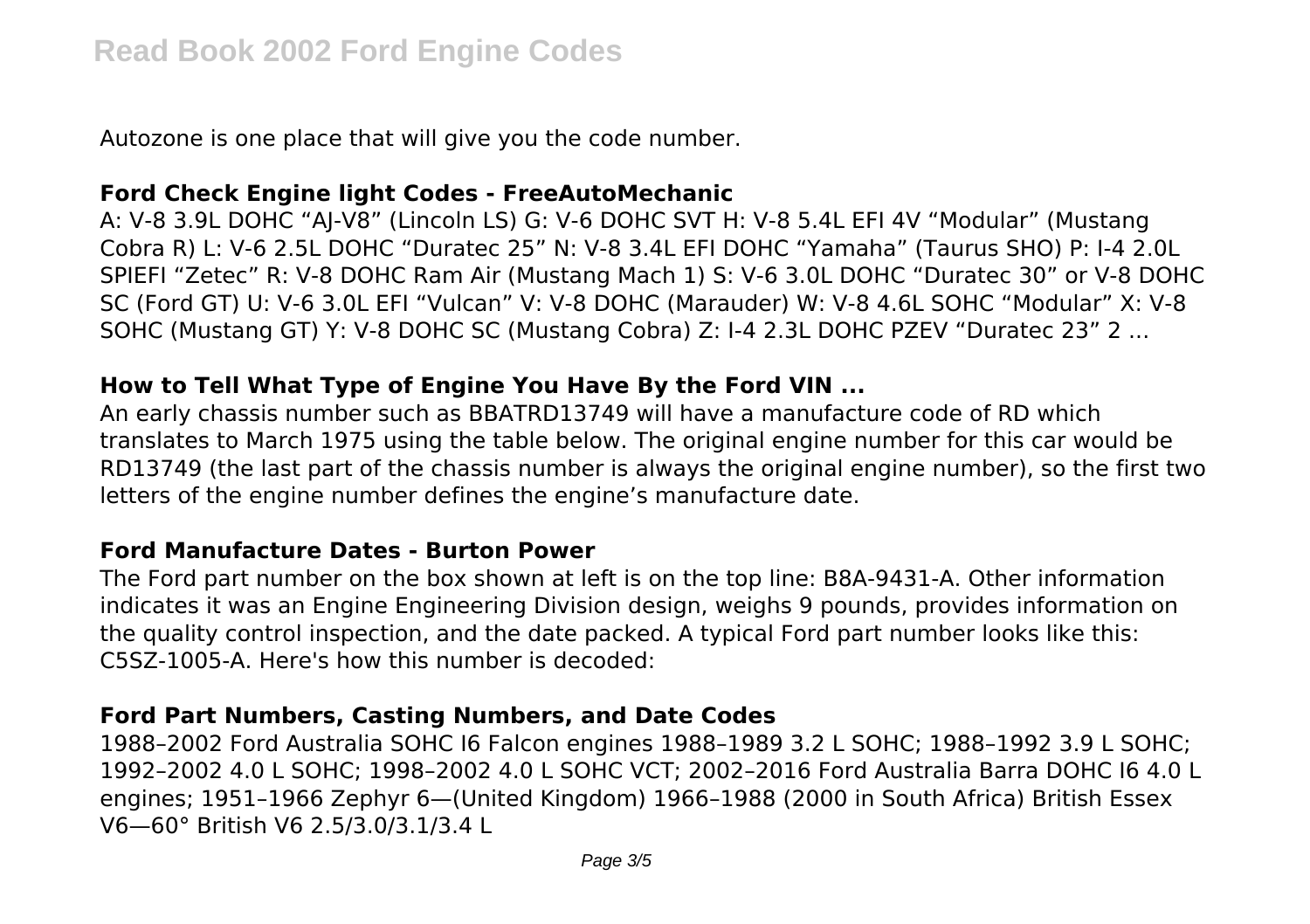# **List of Ford engines - Wikipedia**

What is the cost to diagnose the P0174 2002 FORD F150 code Labor: 1.0 The cost to diagnose the P0174 2002 FORD F150 code is 1.0 hour of labor. The auto repair labor rates vary widely across the country, and even within the same city. Most auto repairs shops charge between \$75 and \$150 per hour.

#### **P0174 2002 FORD F150 - Engine-Codes.com**

The engine code is usually stamped somewhere into the engine block. The first 4 or 5 letters / numbers usually provide enough technical information for a car parts supplier to find the right engine related car part for you. You can search our database for engine codes which have been specified with requests in the past.

#### **Ford Focus Engine codes | ProxyParts.com**

Hundreds of possible causes will turn on Ford check engine light. To find out why the check engine light is on in your Ford, read the fault codes. How to Diagnose Ford Check Engine Light The first step in troubleshooting the check engine light is to read the fault codes with an OBD-II scanner.

# **Troubleshooting Ford Check Engine Light | YOUCANIC**

6 – 4.6-Liter 8-Cylinder (Econoline, F-150, F-250)VIN Code – Engine Size, Fuel, Manufacturer, HP / Torque2000: B – 2.0 SEFI-DOHC I-4 Gasoline Ford TBD C – 2.5 EFI-SOHC I-4 Gasoline Ford 119

# **Ford Truck 17-Digit Vehicle Identification Number (V.I.N ...**

My Truck is a 2003 Ford F150 but in Answers.com it says that this is good for any FORD with a digital odometer. Simply hold down the reset button on the das...